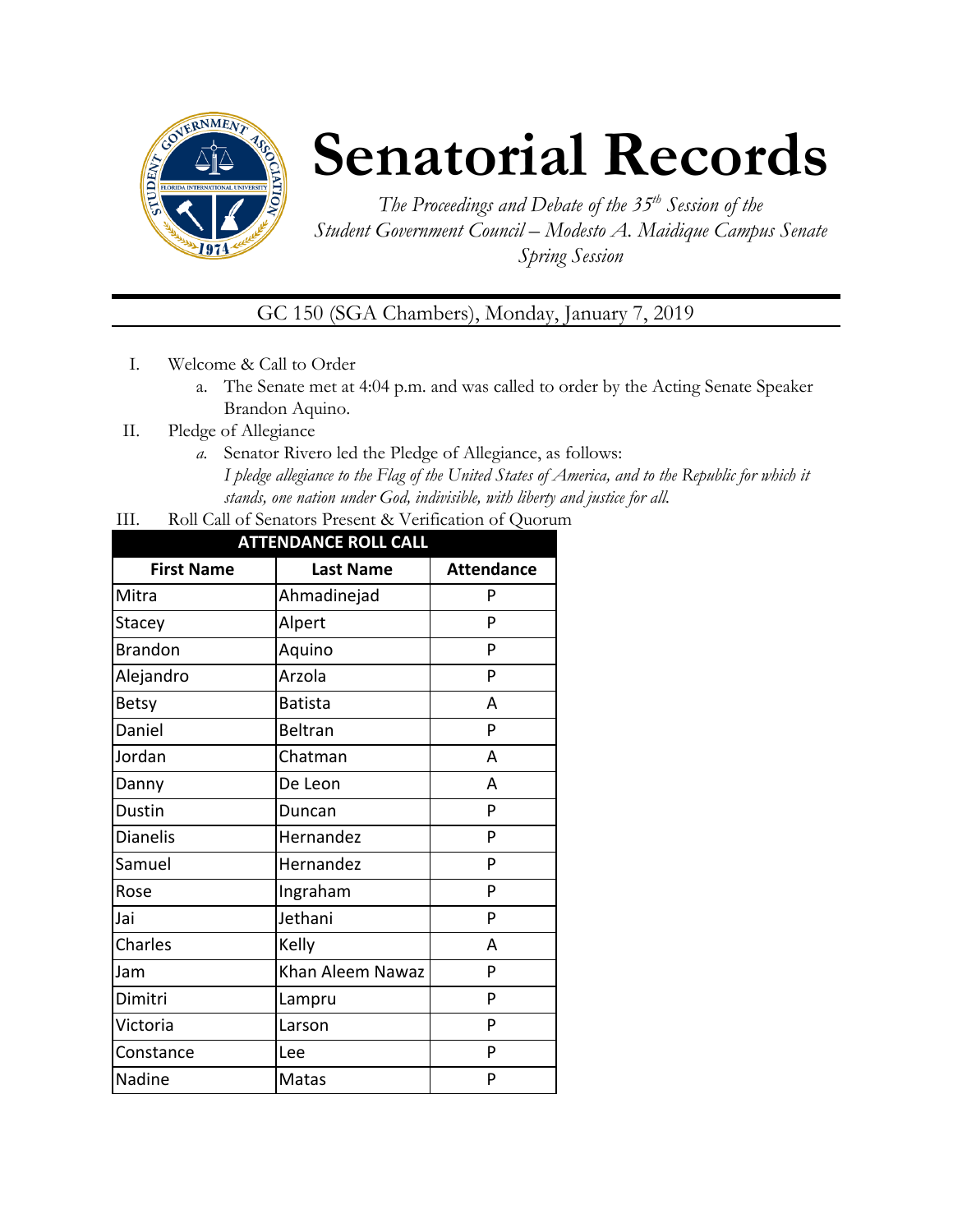| Ariadna                 | Natteri       | P                  |
|-------------------------|---------------|--------------------|
| LeChara                 | Pryor         | P                  |
| Amelia                  | Raudales      | P                  |
| Carlos                  | Rivero        | P                  |
| Melanie                 | Rodriguez     | P                  |
| Rebecca                 | Sanchez       | P                  |
| Samuel                  | Santos        | P                  |
| Jessica                 | Spencer       | A                  |
| Luis                    | <b>Suarez</b> | Tardy 4:55pm       |
| <b>Bertha</b>           | Vera          | P                  |
| Dylan                   | Vulcain       | A                  |
| Leila                   | Zahedi        | P                  |
| <b>VACANT</b>           | <b>VACANT</b> |                    |
| <b>VACANT</b>           | <b>VACANT</b> |                    |
| <b>VACANT</b>           | <b>VACANT</b> |                    |
| <b>VACANT</b>           | <b>VACANT</b> |                    |
| <b>VACANT</b>           | <b>VACANT</b> |                    |
| <b>VACANT</b>           | <b>VACANT</b> |                    |
| <b>VACANT</b>           | <b>VACANT</b> |                    |
| <b>SENATE SEATS</b>     | 38            |                    |
| <b>VACANT SEATS</b>     | 7             | <b>QUORUM</b>      |
| <b>SENATORS PRESENT</b> | 25            | <b>ESTABLISHED</b> |
| <b>AMT FOR QUORUM</b>   | 16            |                    |

a. Roll was called and Quorum was verified with 25 Senators present.

IV. Approval of the Minutes from November 26<sup>th</sup>, 2018

a. Senator Larson moves to approve the minutes from November 26th, 2018. Senator Natteri seconds. Motion passes.

V. Adoption of the Agenda

- a. Senator Larson moves to adopt the agenda. Senator Duncan seconds. Motion passes.
- VI. Invited Speakers
	- a. Presidential Address Sabrina Rosell
- VII. Special Orders
	- a. Election of the Speaker of the Senate

*The Acting Speaker relinquishes the Chair to the SGC-MMC Vice President.*

- i. Senator Rodriguez moves to opens the floor for nominations of the Speaker of the Senate. Senator Natteri seconds. Motion passes.
	- 1. Senator Larson nominates Senator Aquino. Senator Aquino accepts.
- ii. Senator Arzola moves to close the floor for nominations. Senator Rivero seconds. Motion passes.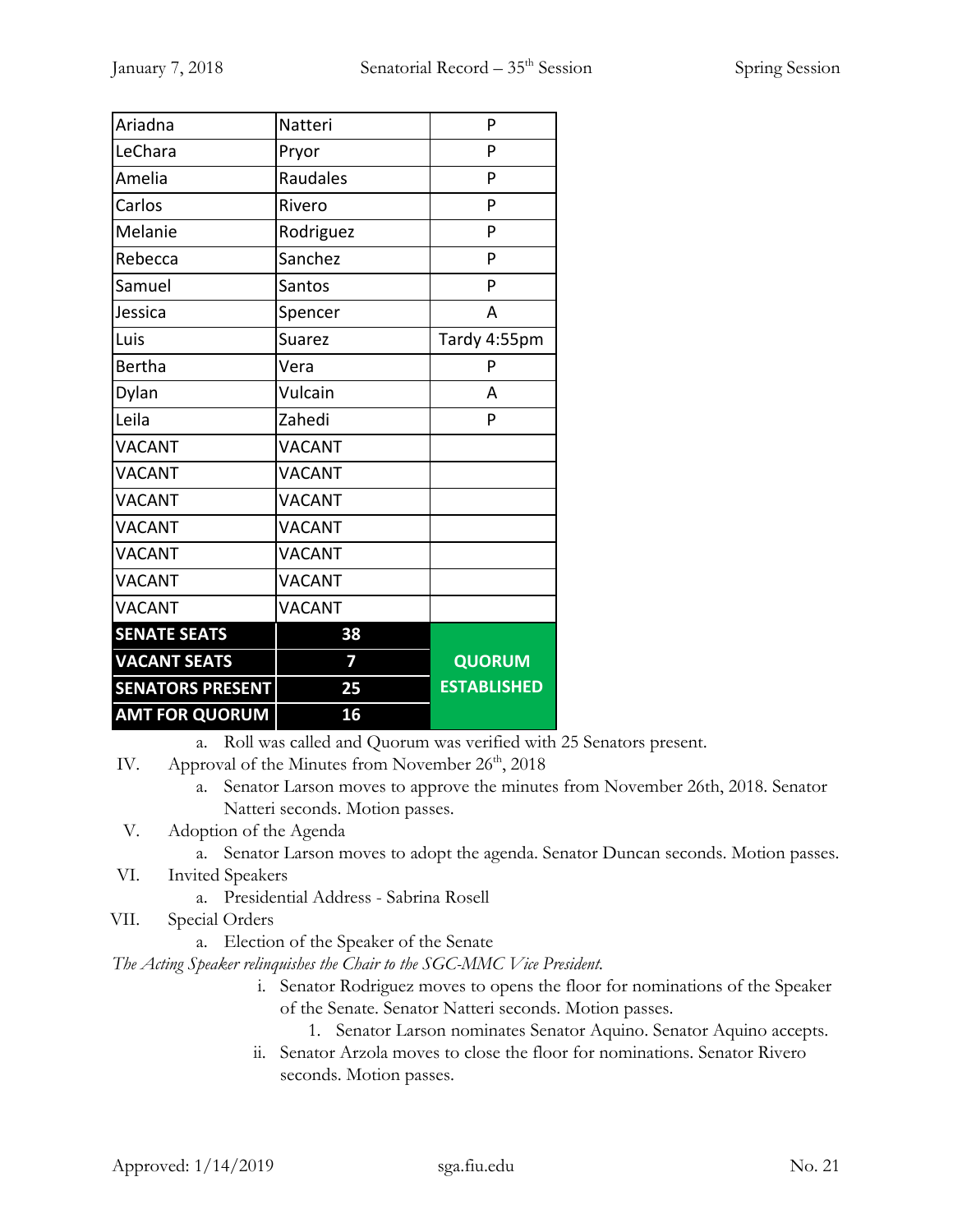| $\frac{1}{2}$<br>VOTE ON BRANDON AQUINO AS SPEAKER OF THE SENATE |                  |                   |             |               |
|------------------------------------------------------------------|------------------|-------------------|-------------|---------------|
| <b>First Name</b>                                                | <b>Last Name</b> | <b>Attendance</b> | <b>Vote</b> | <b>REASON</b> |
| Mitra                                                            | Ahmadinejad      | P                 | Y           |               |
| Stacey                                                           | Alpert           | P                 | Y           |               |
| <b>Brandon</b>                                                   | Aquino           | P                 | Υ           |               |
| Alejandro                                                        | Arzola           | P                 | Υ           |               |
| <b>Betsy</b>                                                     | <b>Batista</b>   | A                 |             |               |
| Daniel                                                           | <b>Beltran</b>   | P                 | Υ           |               |
| Jordan                                                           | Chatman          | A                 |             |               |
| Danny                                                            | De Leon          | Α                 |             |               |
| Dustin                                                           | Duncan           | P                 | Y           |               |
| <b>Dianelis</b>                                                  | Hernandez        | P                 | Υ           |               |
| Samuel                                                           | Hernandez        | P                 | Υ           |               |
| Rose                                                             | Ingraham         | P                 | Υ           |               |
| Jai                                                              | Jethani          | P                 | Υ           |               |
| Charles                                                          | Kelly            | Α                 |             |               |
| Jam                                                              | Khan Aleem Nawaz | P                 | Υ           |               |
| Dimitri                                                          | Lampru           | P                 | Υ           |               |
| Victoria                                                         | Larson           | P                 | Υ           |               |
| Constance                                                        | Lee              | P                 | Υ           |               |
| Nadine                                                           | Matas            | P                 | Υ           |               |
| Ariadna                                                          | Natteri          | P                 | Υ           |               |
| LeChara                                                          | Pryor            | P                 | Υ           |               |
| Amelia                                                           | Raudales         | P                 | Υ           |               |
| Carlos                                                           | Rivero           | P                 | Υ           |               |
| Melanie                                                          | Rodriguez        | P                 | Υ           |               |
| Rebecca                                                          | Sanchez          | P                 | Υ           |               |
| Samuel                                                           | Santos           | P                 | Υ           |               |
| Jessica                                                          | Spencer          | A                 |             |               |
| Luis                                                             | Suarez           | A                 |             |               |
| Bertha                                                           | Vera             | P                 | Υ           |               |
| Dylan                                                            | Vulcain          | A                 |             |               |
| Leila                                                            | Zahedi           | P                 | Y           |               |
| <b>VACANT</b>                                                    | <b>VACANT</b>    |                   |             |               |
| <b>VACANT</b>                                                    | <b>VACANT</b>    |                   |             |               |

iii. Senator Ingraham moves to go into voting procedure. Senator Arzola seconds. Motion passes.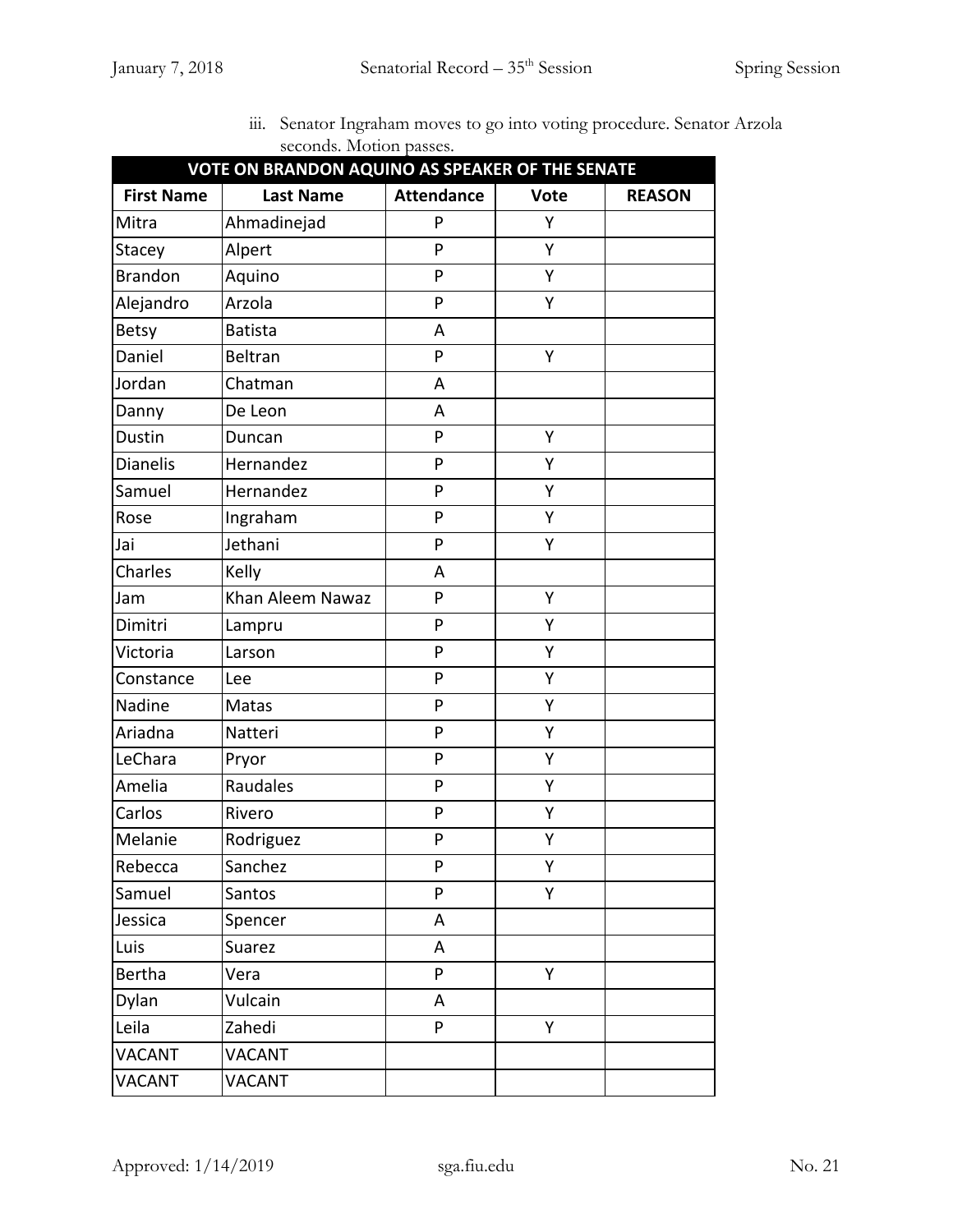| <b>VACANT</b> | <b>VACANT</b>             |                |    |             |
|---------------|---------------------------|----------------|----|-------------|
| <b>VACANT</b> | <b>VACANT</b>             |                |    |             |
| <b>VACANT</b> | <b>VACANT</b>             |                |    |             |
| <b>VACANT</b> | <b>VACANT</b>             |                |    |             |
| <b>VACANT</b> | <b>VACANT</b>             |                |    |             |
|               |                           | YAY            | 24 |             |
|               | <b>QUORUM ESTABLISHED</b> | <b>NAY</b>     | 0  | <b>PASS</b> |
|               |                           | <b>ABSTAIN</b> | 0  |             |

#### **iv. Brandon Aquino elected as Speaker of the Senate.**

*The SGC-MMC Vice President relinquishes the Chair to the Speaker of the Senate.*

- b. Election of the Speaker Pro Tempore of the Senate
	- i. Senator Rodriguez open the floor for nomination for Speaker Pro Tempore of the Senate. Senator Duncan seconds. Motion passes.
		- 1. Senator Rodriguez nominates Senator Ahmadinejad. Senator Ahmadinejad accepts.
	- ii. Senator Larson moves to close the floor for nominations. Senator Ingraham seconds. Motion passes.
	- iii. Senator Arzola moves to close question and answer period. Senator Rivero seconds. Motion passes.

**VOTE ON MITRA AHMADINEJAD AS SPEAKER PRO TEMPORE**

| <u>VUTE UN IVITIKA ANIVIADINEJAD AS SPEAKEK PKU TEIVIPUKE</u> |                  |                   |             |               |
|---------------------------------------------------------------|------------------|-------------------|-------------|---------------|
| <b>First Name</b>                                             | <b>Last Name</b> | <b>Attendance</b> | <b>Vote</b> | <b>REASON</b> |
| Mitra                                                         | Ahmadinejad      | P                 | Α           |               |
| Stacey                                                        | Alpert           | P                 | Υ           |               |
| <b>Brandon</b>                                                | Aquino           | P                 | Y           |               |
| Alejandro                                                     | Arzola           | P                 | Y           |               |
| <b>Betsy</b>                                                  | <b>Batista</b>   | A                 |             |               |
| Daniel                                                        | Beltran          | P                 | Υ           |               |
| Jordan                                                        | Chatman          | A                 |             |               |
| Danny                                                         | De Leon          | A                 |             |               |
| Dustin                                                        | Duncan           | P                 | Y           |               |
| <b>Dianelis</b>                                               | Hernandez        | P                 | Y           |               |
| Samuel                                                        | Hernandez        | P                 | Υ           |               |
| Rose                                                          | Ingraham         | P                 | Υ           |               |
| Jai                                                           | Jethani          | P                 | Υ           |               |
| Charles                                                       | Kelly            | A                 |             |               |
| Jam                                                           | Khan Aleem Nawaz | A                 |             |               |
| Dimitri                                                       | Lampru           | P                 | Υ           |               |
| Victoria                                                      | Larson           | P                 | Υ           |               |
| Constance                                                     | Lee              | P                 | Y           |               |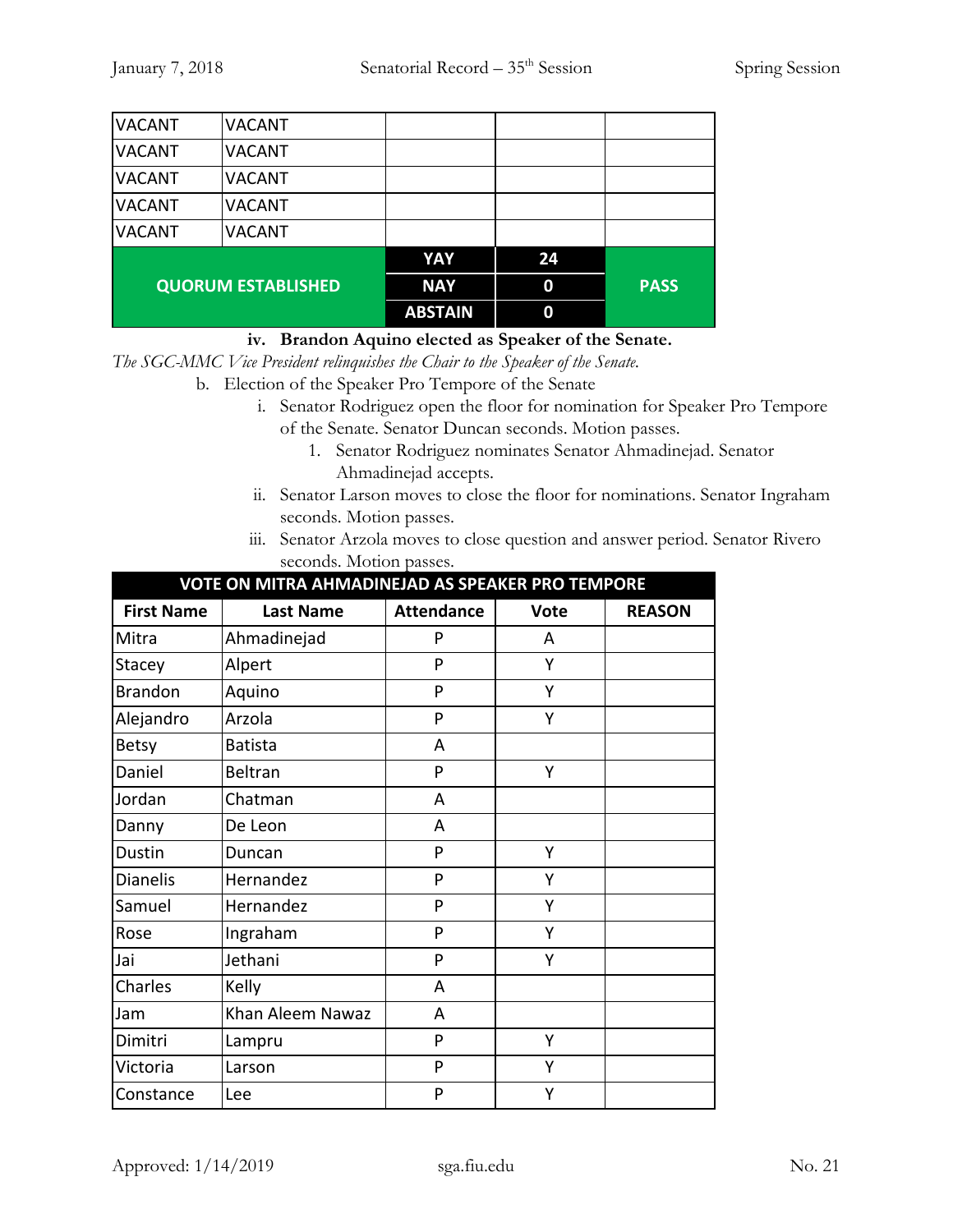| Nadine                    | Matas         | A              |                  |             |
|---------------------------|---------------|----------------|------------------|-------------|
| Ariadna                   | Natteri       | P              | Υ                |             |
| LeChara                   | Pryor         | P              | Υ                |             |
| Amelia                    | Raudales      | P              | Y                |             |
| Carlos                    | Rivero        | P              | Y                |             |
| Melanie                   | Rodriguez     | P              | Υ                |             |
| Rebecca                   | Sanchez       | P              | Υ                |             |
| Samuel                    | Santos        | P              | Υ                |             |
| Jessica                   | Spencer       | A              |                  |             |
| Luis                      | Suarez        | A              |                  |             |
| <b>Bertha</b>             | Vera          | P              | Υ                |             |
| Dylan                     | Vulcain       | A              |                  |             |
| Leila                     | Zahedi        | P              | Υ                |             |
| <b>VACANT</b>             | <b>VACANT</b> |                |                  |             |
| <b>VACANT</b>             | <b>VACANT</b> |                |                  |             |
| <b>VACANT</b>             | <b>VACANT</b> |                |                  |             |
| <b>VACANT</b>             | <b>VACANT</b> |                |                  |             |
| <b>VACANT</b>             | <b>VACANT</b> |                |                  |             |
| <b>VACANT</b>             | <b>VACANT</b> |                |                  |             |
| <b>VACANT</b>             | <b>VACANT</b> |                |                  |             |
|                           |               | YAY            | 21               |             |
| <b>QUORUM ESTABLISHED</b> |               | <b>NAY</b>     | $\boldsymbol{0}$ | <b>PASS</b> |
|                           |               | <b>ABSTAIN</b> | 1                |             |

*Point of Personal Privilege for Senator Rivero at 4:30 PM Point of Personal Privilege for Senator Matas at 4:31 PM. Dismissed. Point of Personal Privilege for Senator Khan at 4:31 PM. Dismissed. Senator Rivero Returned at 4:32 PM*

**iv. Mitra Ahmadinejad elected as the Speaker Pro Tempore of the Senate.**

*Senator Rivero Returned at 4:32 PM*

#### VIII. Vetoed Legislation

a. There were none.

- IX. Second Readings
	- a. There were none.
- X. Unfinished Business
	- a. There were none.
- XI. New Business
	- a. Comptroller Confirmation Lorenzo Correa
		- i. Presentation Period
		- ii. Question and Answer Period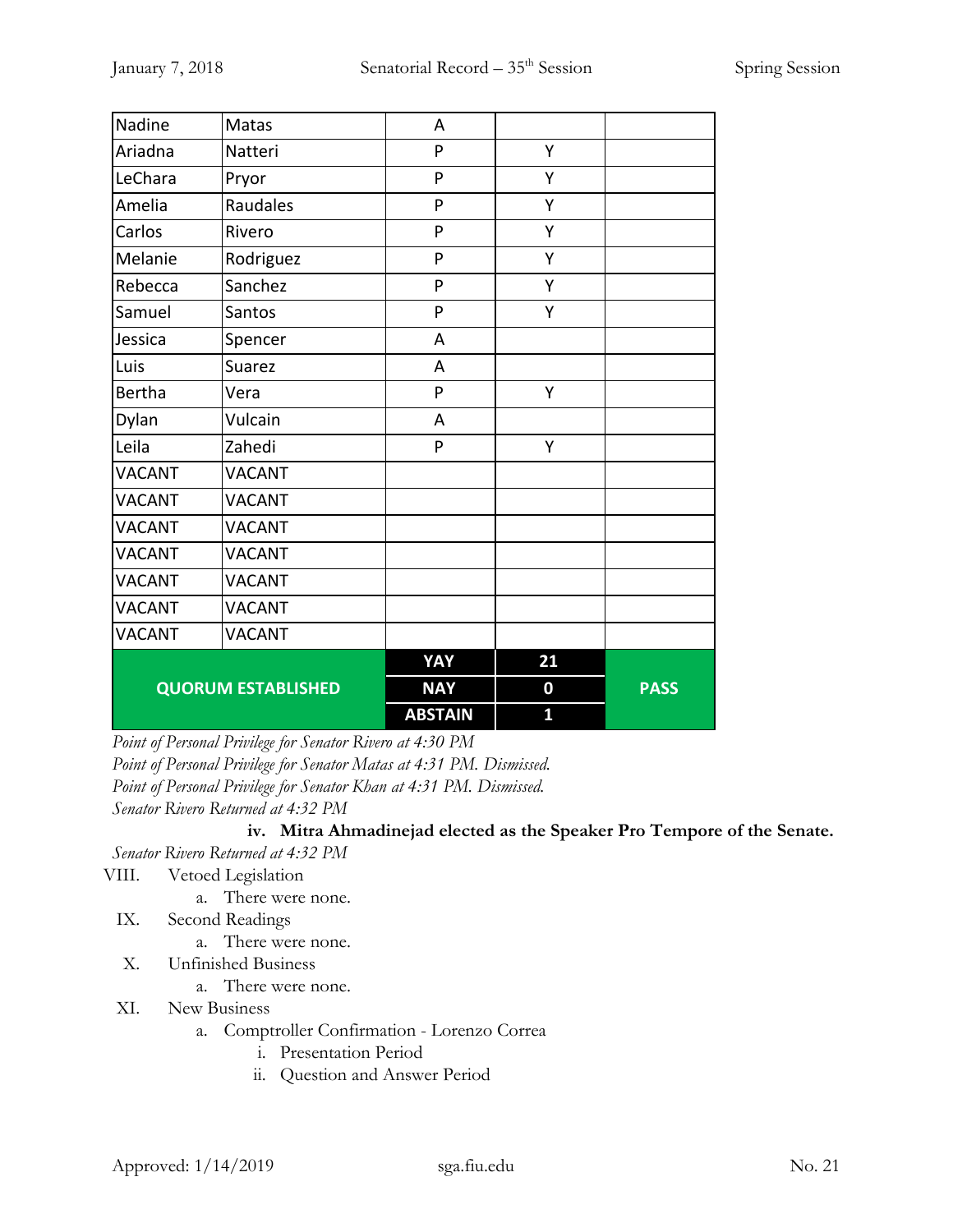- 1. Senator Arzola moves to extend question and answer period by 2 minutes. Senator Vera second. Motion passes.
- 2. Senator Arzola moves to close question and answer period. Senator Natteri seconds. Motion passes.
- 3. Senator Arzola moves to go proceed into voting procedure. Senator Rivero seconds. Motion passes. *The Speaker struck the motion.*
- 4. Senator Arzola moves to go into discussion period for 5 minutes. Senator Vera seconds. Motion passes.
- 5. Senator Larson moves to extend discussion period by 3 minutes. Senator Duncan seconds. Motion passes.
- 6. Senator Arzola moves to close discussion period. Senator Larson seconds. motion passes.

| <b>VOTE ON LORENZO CORREA AS COMPTROLLER</b> |                  |                   |             |               |
|----------------------------------------------|------------------|-------------------|-------------|---------------|
| <b>First Name</b>                            | <b>Last Name</b> | <b>Attendance</b> | <b>Vote</b> | <b>REASON</b> |
| Mitra                                        | Ahmadinejad      | P                 | Y           |               |
| Stacey                                       | Alpert           | P                 | Υ           |               |
| <b>Brandon</b>                               | Aquino           | P                 | Υ           |               |
| Alejandro                                    | Arzola           | P                 | Υ           |               |
| <b>Betsy</b>                                 | <b>Batista</b>   | A                 |             |               |
| Daniel                                       | <b>Beltran</b>   | P                 | Υ           |               |
| Jordan                                       | Chatman          | A                 |             |               |
| Danny                                        | De Leon          | A                 |             |               |
| Dustin                                       | Duncan           | P                 | Y           |               |
| <b>Dianelis</b>                              | Hernandez        | P                 | Y           |               |
| Samuel                                       | Hernandez        | P                 | Υ           |               |
| Rose                                         | Ingraham         | P                 | Υ           |               |
| Jai                                          | Jethani          | P                 | Υ           |               |
| Charles                                      | Kelly            | A                 |             |               |
| Jam                                          | Khan Aleem Nawaz | A                 |             |               |
| Dimitri                                      | Lampru           | P                 | Υ           |               |
| Victoria                                     | Larson           | P                 | Υ           |               |
| Constance                                    | Lee              | P                 | Y           |               |
| Nadine                                       | Matas            | A                 |             |               |
| Ariadna                                      | Natteri          | P                 | Υ           |               |
| LeChara                                      | Pryor            | P                 | Y           |               |
| Amelia                                       | Raudales         | P                 | Y           |               |
| Carlos                                       | Rivero           | P                 | Υ           |               |
| Melanie                                      | Rodriguez        | P                 | Υ           |               |
| Rebecca                                      | Sanchez          | P                 | Υ           |               |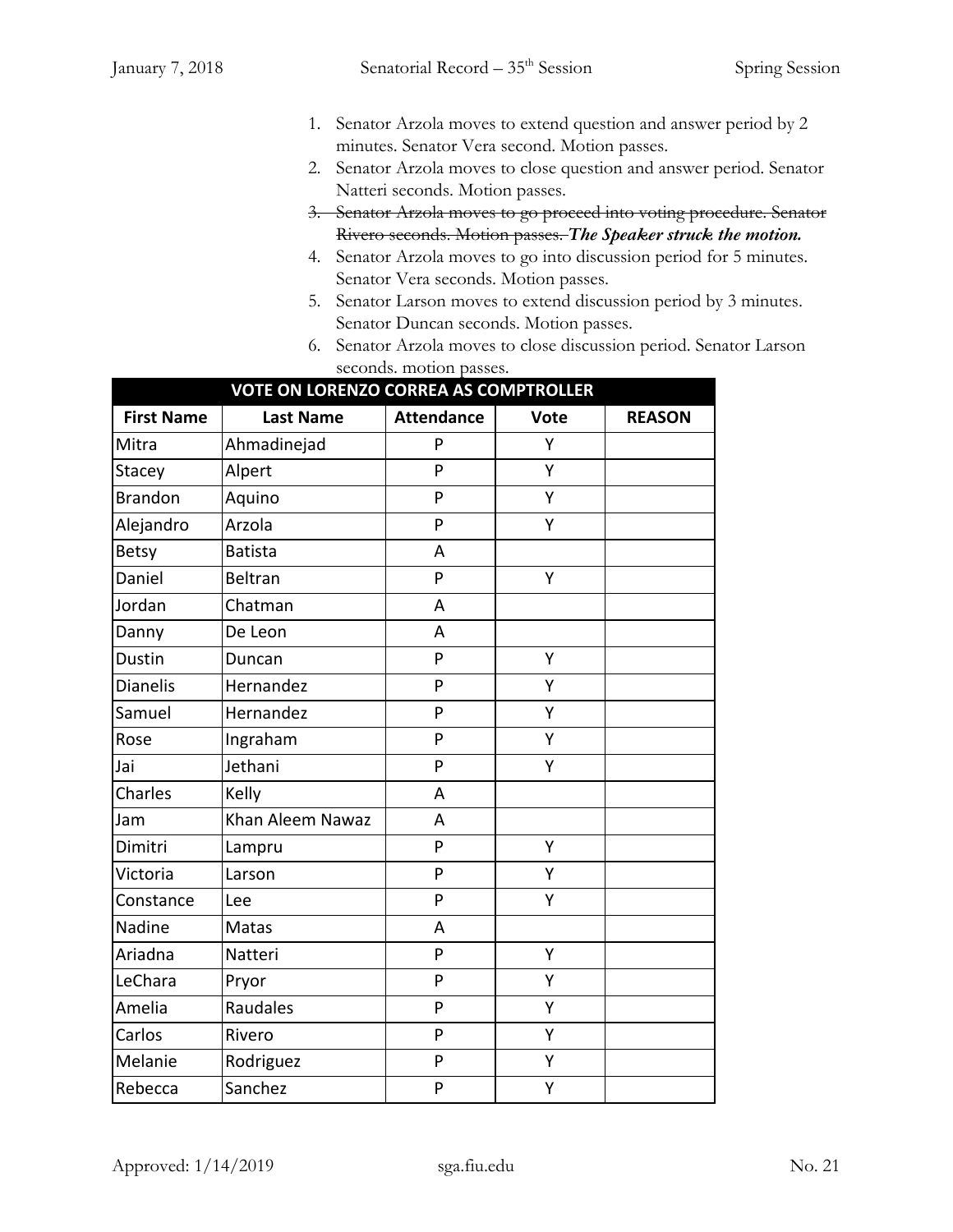| Samuel                    | Santos        | P              | Υ                |             |
|---------------------------|---------------|----------------|------------------|-------------|
| Jessica                   | Spencer       | A              |                  |             |
| Luis                      | Suarez        | A              |                  |             |
| <b>Bertha</b>             | Vera          | P              | Υ                |             |
| Dylan                     | Vulcain       | A              |                  |             |
| Leila                     | Zahedi        | P              | Υ                |             |
| <b>VACANT</b>             | <b>VACANT</b> |                |                  |             |
| <b>VACANT</b>             | <b>VACANT</b> |                |                  |             |
| <b>VACANT</b>             | <b>VACANT</b> |                |                  |             |
| <b>VACANT</b>             | <b>VACANT</b> |                |                  |             |
| <b>VACANT</b>             | <b>VACANT</b> |                |                  |             |
| <b>VACANT</b>             | <b>VACANT</b> |                |                  |             |
| <b>VACANT</b>             | <b>VACANT</b> |                |                  |             |
|                           |               | YAY            | 22               |             |
| <b>QUORUM ESTABLISHED</b> |               | <b>NAY</b>     | 0                | <b>PASS</b> |
|                           |               | <b>ABSTAIN</b> | $\boldsymbol{0}$ |             |

*Point of Personal Privilege for Senator Sanchez at* 4*:37 PM*

# **iii. Lorenzo Correa Confirmed as Comptroller.**

b. SB1819 - ELECTION CODE EDITS

*Senator Sanchez returned at 4:39 PM*

- i. Presentation Period Victoria Larson
- ii. Question & Answer Period
	- 1. Senator Ingraham moves to bypass second reading. Senator Vera seconds. motion passes.
- iii. Senator Arzola moves to go into voting procedure. Senator Samuel Hernandez seconds. Motion passes.

| <b>VOTE ON SB1819</b> |                  |                   |             |               |  |
|-----------------------|------------------|-------------------|-------------|---------------|--|
| <b>First Name</b>     | <b>Last Name</b> | <b>Attendance</b> | <b>Vote</b> | <b>REASON</b> |  |
| Mitra                 | Ahmadinejad      | P                 | Υ           |               |  |
| Stacey                | Alpert           | P                 | Υ           |               |  |
| <b>Brandon</b>        | Aquino           | P                 | Υ           |               |  |
| Alejandro             | Arzola           | P                 | Υ           |               |  |
| <b>Betsy</b>          | <b>Batista</b>   | A                 |             |               |  |
| Daniel                | <b>Beltran</b>   | P                 | Υ           |               |  |
| Jordan                | Chatman          | A                 |             |               |  |
| Danny                 | De Leon          | A                 |             |               |  |
| Dustin                | Duncan           | P                 | Υ           |               |  |
| <b>Dianelis</b>       | Hernandez        | P                 | Υ           |               |  |
| Samuel                | Hernandez        | P                 | Υ           |               |  |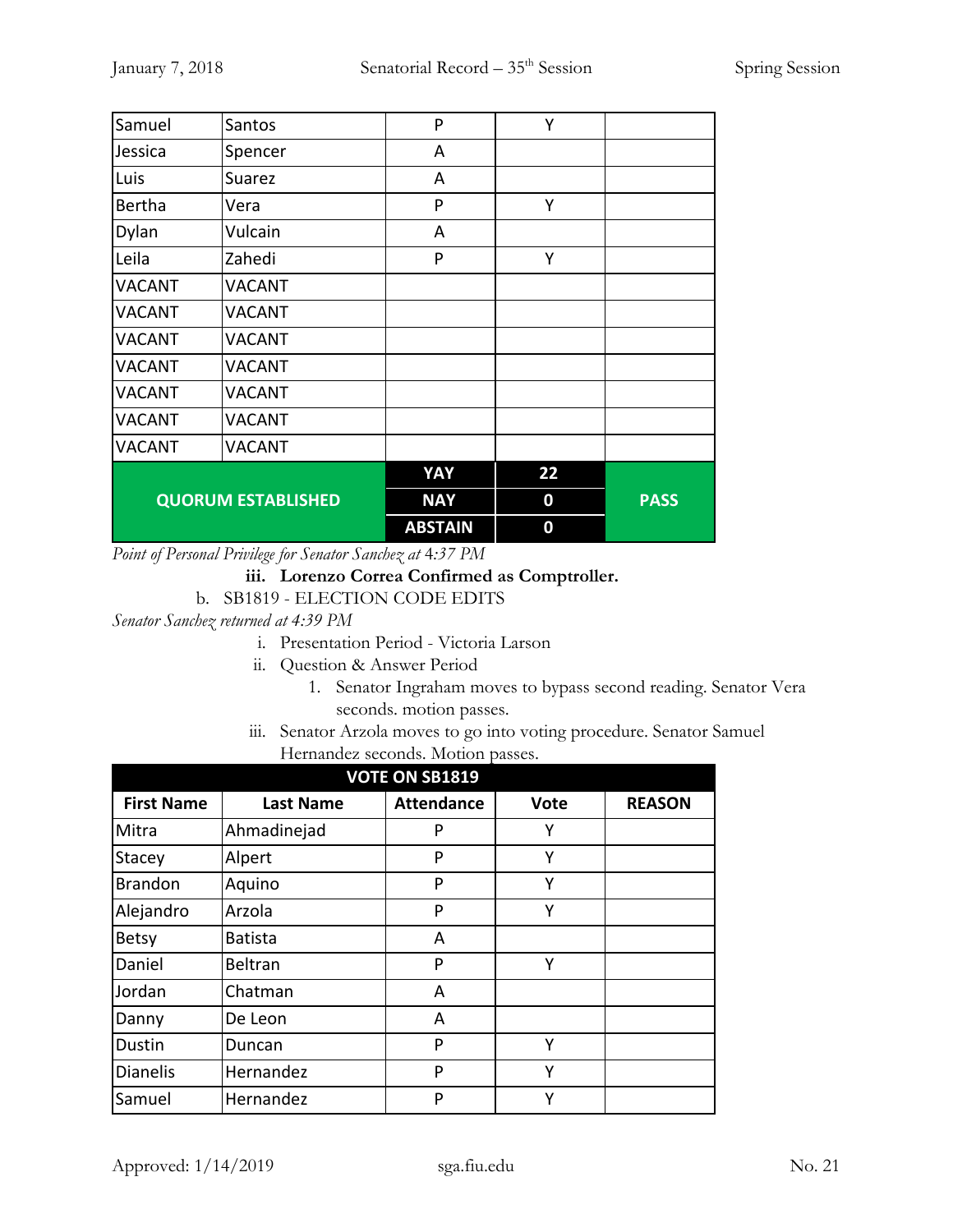| Rose                      | Ingraham         | P              | Υ                |             |
|---------------------------|------------------|----------------|------------------|-------------|
| Jai                       | Jethani          | P              | Υ                |             |
| Charles                   | Kelly            | A              |                  |             |
| Jam                       | Khan Aleem Nawaz | А              |                  |             |
| Dimitri                   | Lampru           | P              | Υ                |             |
| Victoria                  | Larson           | P              | Υ                |             |
| Constance                 | Lee              | P              | Υ                |             |
| Nadine                    | Matas            | A              |                  |             |
| Ariadna                   | Natteri          | P              | Υ                |             |
| LeChara                   | Pryor            | P              | Υ                |             |
| Amelia                    | Raudales         | P              | Y                |             |
| Carlos                    | Rivero           | P              | Υ                |             |
| Melanie                   | Rodriguez        | P              | Y                |             |
| Rebecca                   | Sanchez          | P              | Υ                |             |
| Samuel                    | Santos           | P              | Υ                |             |
| Jessica                   | Spencer          | A              |                  |             |
| Luis                      | <b>Suarez</b>    | A              |                  |             |
| <b>Bertha</b>             | Vera             | P              | Υ                |             |
| Dylan                     | Vulcain          | A              |                  |             |
| Leila                     | Zahedi           | P              | Υ                |             |
| <b>VACANT</b>             | <b>VACANT</b>    |                |                  |             |
| <b>VACANT</b>             | <b>VACANT</b>    |                |                  |             |
| <b>VACANT</b>             | <b>VACANT</b>    |                |                  |             |
| <b>VACANT</b>             | <b>VACANT</b>    |                |                  |             |
| <b>VACANT</b>             | <b>VACANT</b>    |                |                  |             |
| <b>VACANT</b>             | <b>VACANT</b>    |                |                  |             |
| <b>VACANT</b>             | <b>VACANT</b>    |                |                  |             |
|                           |                  | <b>YAY</b>     | 22               |             |
| <b>QUORUM ESTABLISHED</b> |                  | <b>NAY</b>     | $\boldsymbol{0}$ | <b>PASS</b> |
|                           |                  | <b>ABSTAIN</b> | $\boldsymbol{0}$ |             |

#### **iv. SB1819 APPROVED.**

- c. SB1820 A BILL TO SPECIFY JUDICIAL CONFIRMATION VOTES
	- i. Senator Arzola moves to close question and answer period. Senator Duncan seconds. Motion passes.
	- ii. Senator Arzola moves to bypass second reading. Senator Vera seconds. Motion passes.
	- iii. Senator Arzola moves to go into voting procedure. Senator Vera seconds. Motion passes.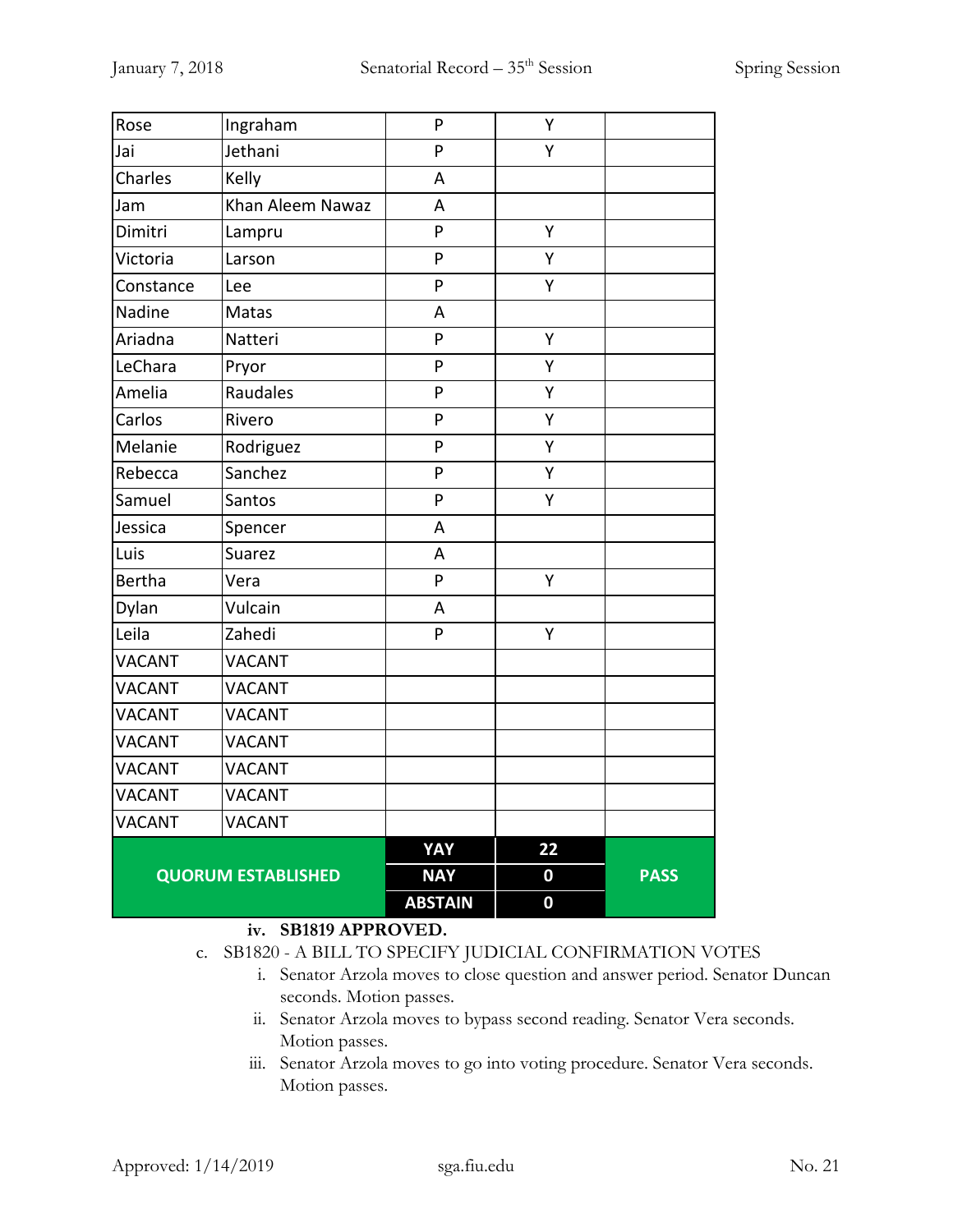| <b>VOTE ON SB1820</b> |                                                                       |   |   |  |  |  |  |  |  |
|-----------------------|-----------------------------------------------------------------------|---|---|--|--|--|--|--|--|
| <b>First Name</b>     | <b>Last Name</b><br><b>Attendance</b><br><b>REASON</b><br><b>Vote</b> |   |   |  |  |  |  |  |  |
| Mitra                 | Ahmadinejad                                                           | P | Υ |  |  |  |  |  |  |
| Stacey                | Alpert                                                                | P | Υ |  |  |  |  |  |  |
| <b>Brandon</b>        | Aquino                                                                | P | Υ |  |  |  |  |  |  |
| Alejandro             | Arzola                                                                | P | Υ |  |  |  |  |  |  |
| <b>Betsy</b>          | <b>Batista</b>                                                        | A |   |  |  |  |  |  |  |
| Daniel                | <b>Beltran</b>                                                        | P | Υ |  |  |  |  |  |  |
| Jordan                | Chatman                                                               | A |   |  |  |  |  |  |  |
| Danny                 | De Leon                                                               | A |   |  |  |  |  |  |  |
| Dustin                | Duncan                                                                | P | Υ |  |  |  |  |  |  |
| <b>Dianelis</b>       | Hernandez                                                             | P | Υ |  |  |  |  |  |  |
| Samuel                | Hernandez                                                             | P | Υ |  |  |  |  |  |  |
| Rose                  | Ingraham                                                              | P | Υ |  |  |  |  |  |  |
| Jai                   | Jethani                                                               | P | Υ |  |  |  |  |  |  |
| Charles               | Kelly                                                                 | A |   |  |  |  |  |  |  |
| Jam                   | Khan Aleem Nawaz                                                      | Α |   |  |  |  |  |  |  |
| Dimitri               | Lampru                                                                | P | Υ |  |  |  |  |  |  |
| Victoria              | Larson                                                                | P | Υ |  |  |  |  |  |  |
| Constance             | Lee                                                                   | P | Υ |  |  |  |  |  |  |
| Nadine                | Matas                                                                 | Α |   |  |  |  |  |  |  |
| Ariadna               | Natteri                                                               | P | Υ |  |  |  |  |  |  |
| LeChara               | Pryor                                                                 | P | Υ |  |  |  |  |  |  |
| Amelia                | Raudales                                                              | P | Υ |  |  |  |  |  |  |
| Carlos                | Rivero                                                                | P | Υ |  |  |  |  |  |  |
| Melanie               | Rodriguez                                                             | P | Υ |  |  |  |  |  |  |
| Rebecca               | Sanchez                                                               | P | Υ |  |  |  |  |  |  |
| Samuel                | Santos                                                                | P | Υ |  |  |  |  |  |  |
| Jessica               | Spencer                                                               | A |   |  |  |  |  |  |  |
| Luis                  | Suarez                                                                | A |   |  |  |  |  |  |  |
| Bertha                | Vera                                                                  | P | Y |  |  |  |  |  |  |
| Dylan                 | Vulcain                                                               | A |   |  |  |  |  |  |  |
| Leila                 | Zahedi                                                                | P | Υ |  |  |  |  |  |  |
| <b>VACANT</b>         | <b>VACANT</b>                                                         |   |   |  |  |  |  |  |  |
| <b>VACANT</b>         | <b>VACANT</b>                                                         |   |   |  |  |  |  |  |  |
| <b>VACANT</b>         | <b>VACANT</b>                                                         |   |   |  |  |  |  |  |  |
| <b>VACANT</b>         | <b>VACANT</b>                                                         |   |   |  |  |  |  |  |  |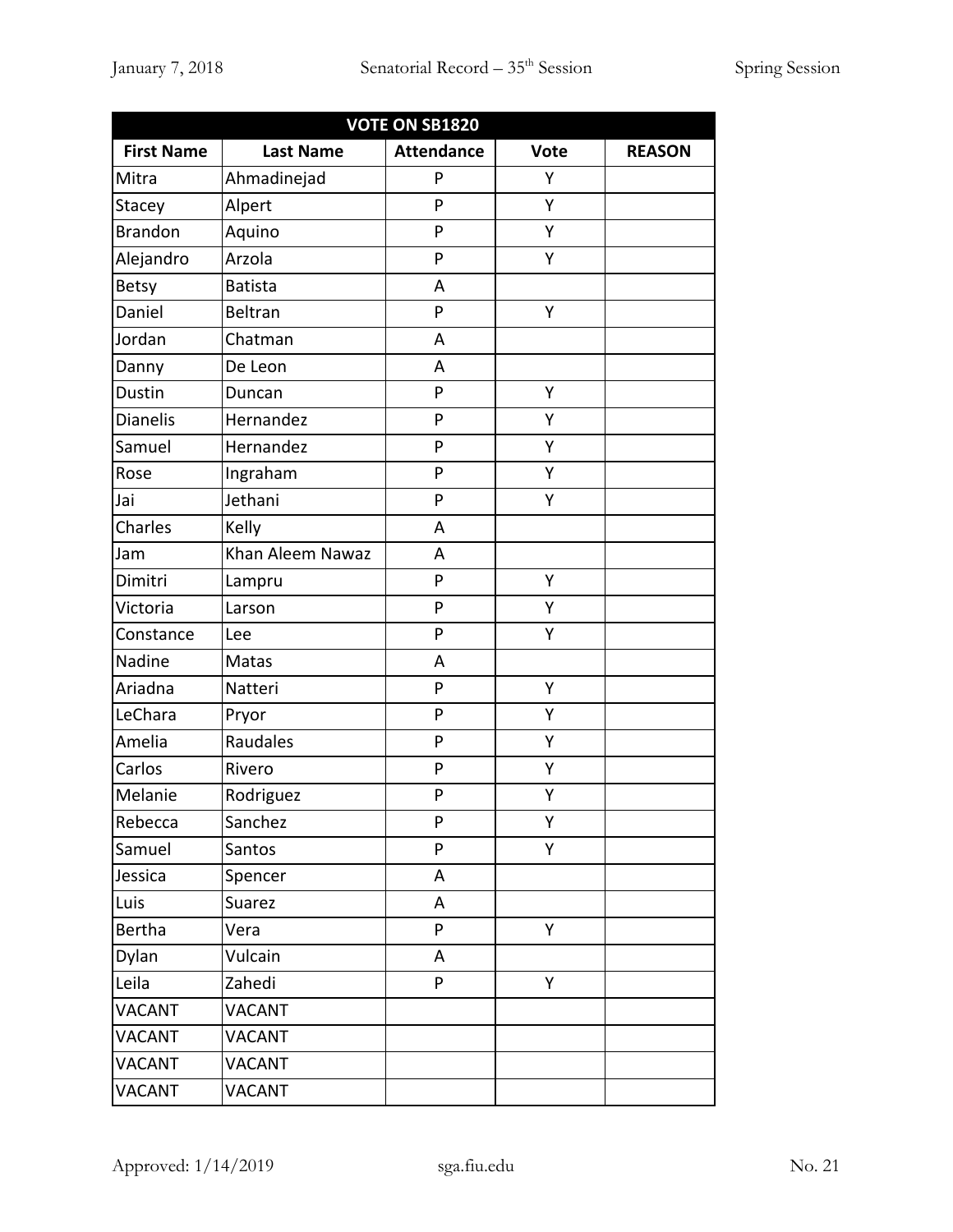| <b>VACANT</b> | <b>VACANT</b>             |                |    |             |
|---------------|---------------------------|----------------|----|-------------|
| <b>VACANT</b> | <b>VACANT</b>             |                |    |             |
| <b>VACANT</b> | <b>VACANT</b>             |                |    |             |
|               |                           | YAY            | 22 |             |
|               | <b>QUORUM ESTABLISHED</b> | <b>NAY</b>     | 0  | <b>PASS</b> |
|               |                           | <b>ABSTAIN</b> | 0  |             |

*Point of Personal Privilege for Senator Arzola at 5:07 PM. Senator Arzola returned at 5:10 PM.*

#### **iv. SB1820 APPROVED.**

#### d. SB1821 - LEGISLATIVE BRANCH REFORM ACT

*The Speaker relinquishes the Chair to the Speaker Pro Tempore.*

- i. Presentation Period Senator Aquino
- ii. Question & Answer Period
	- 1. Senator Arzola moves extend question and answer period by 5 minutes. Senator Larson seconds. Motion passes.
	- 2. Senator Larson moves to close question and answer period. Senator Duncan seconds. Motion passes.
- iii. Senator Larson moves to bypass second reading. Senator Duncan seconds. Motion passes.
- iv. Senator Larson moves to go into voting procedure. Senator Rodriguez seconds. Motion passes.

| <b>VOTE ON SB1821</b> |                  |                   |             |               |
|-----------------------|------------------|-------------------|-------------|---------------|
| <b>First Name</b>     | <b>Last Name</b> | <b>Attendance</b> | <b>Vote</b> | <b>REASON</b> |
| Mitra                 | Ahmadinejad      | P                 | Υ           |               |
| Stacey                | Alpert           | P                 | Y           |               |
| <b>Brandon</b>        | Aquino           | P                 | Y           |               |
| Alejandro             | Arzola           | P                 | Υ           |               |
| <b>Betsy</b>          | <b>Batista</b>   | A                 |             |               |
| Daniel                | <b>Beltran</b>   | P                 | Υ           |               |
| Jordan                | Chatman          | A                 |             |               |
| Danny                 | De Leon          | A                 |             |               |
| Dustin                | Duncan           | P                 | Υ           |               |
| <b>Dianelis</b>       | Hernandez        | P                 | Υ           |               |
| Samuel                | Hernandez        | P                 | Υ           |               |
| Rose                  | Ingraham         | P                 | Υ           |               |
| Jai                   | Jethani          | P                 | Ý           |               |
| Charles               | Kelly            | A                 |             |               |
| Jam                   | Khan Aleem Nawaz | A                 |             |               |
| Dimitri               | Lampru           | P                 | Υ           |               |
| Victoria              | Larson           | P                 | Υ           |               |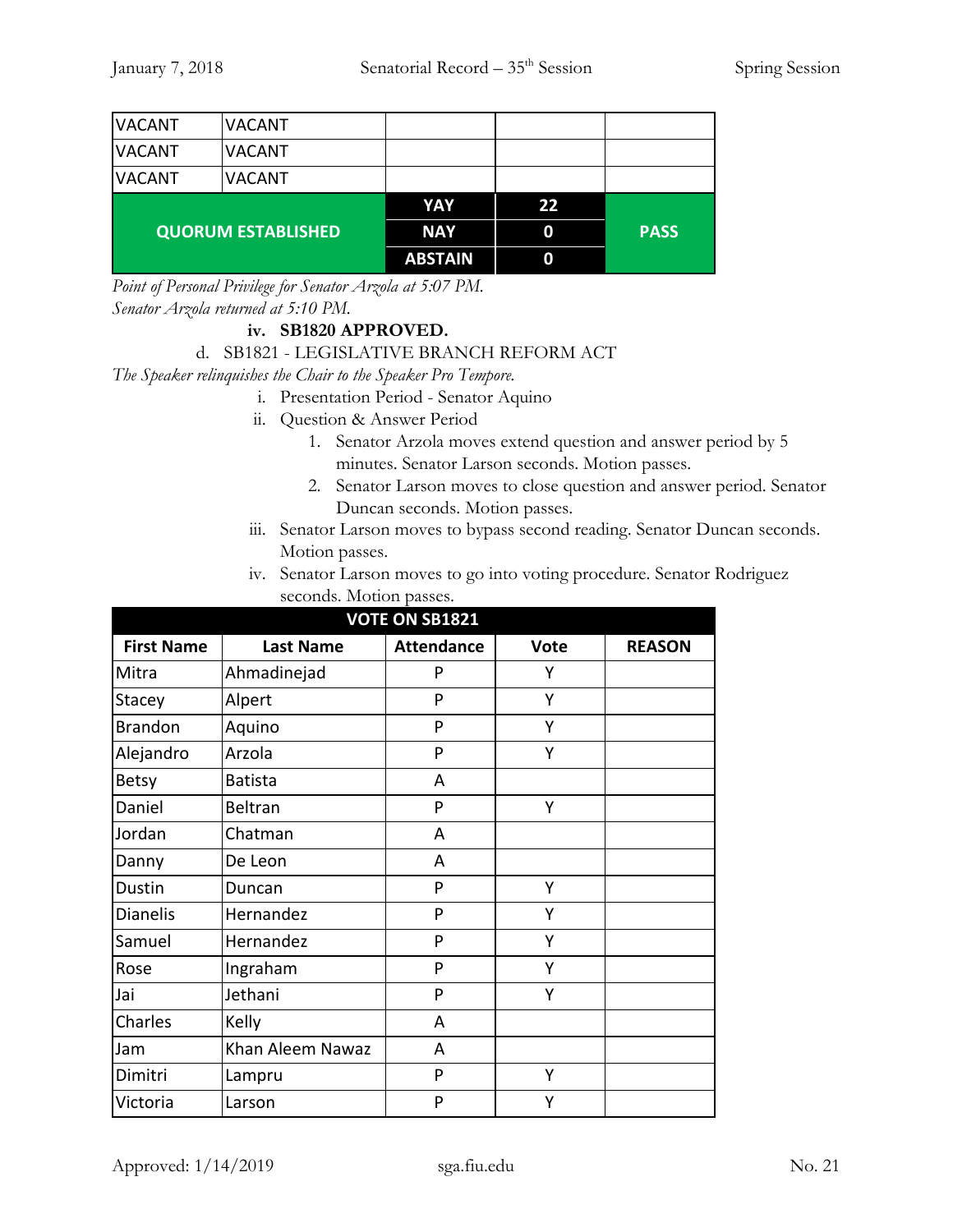| Constance                 | Lee           | P              | Υ                |             |
|---------------------------|---------------|----------------|------------------|-------------|
| Nadine                    | Matas         | A              |                  |             |
| Ariadna                   | Natteri       | P              | Υ                |             |
| LeChara                   | Pryor         | P              | Υ                |             |
| Amelia                    | Raudales      | P              | Υ                |             |
| Carlos                    | Rivero        | P              | Y                |             |
| Melanie                   | Rodriguez     | P              | Υ                |             |
| Rebecca                   | Sanchez       | P              | Υ                |             |
| Samuel                    | Santos        | P              | Υ                |             |
| Jessica                   | Spencer       | A              |                  |             |
| Luis                      | Suarez        | A              |                  |             |
| <b>Bertha</b>             | Vera          | P              | Υ                |             |
| Dylan                     | Vulcain       | A              |                  |             |
| Leila                     | Zahedi        | P              | Y                |             |
| <b>VACANT</b>             | <b>VACANT</b> |                |                  |             |
| <b>VACANT</b>             | <b>VACANT</b> |                |                  |             |
| <b>VACANT</b>             | <b>VACANT</b> |                |                  |             |
| <b>VACANT</b>             | <b>VACANT</b> |                |                  |             |
| <b>VACANT</b>             | <b>VACANT</b> |                |                  |             |
| <b>VACANT</b>             | <b>VACANT</b> |                |                  |             |
| <b>VACANT</b>             | <b>VACANT</b> |                |                  |             |
|                           |               | YAY            | 22               |             |
| <b>QUORUM ESTABLISHED</b> |               | <b>NAY</b>     | $\boldsymbol{0}$ | <b>PASS</b> |
|                           |               | <b>ABSTAIN</b> | $\bf{0}$         |             |

*Point of Personal Privilege for Senator Larson at 5:25 PM.*

# **v. SB1821 APPROVED.**

*The Speaker Pro Tempore relinquishes the Chair to the Speaker.*

- e. SB1822 GENERAL STATUTES REVISION
	- i. Presentation Period Senator Natteri
	- ii. Senator Ingraham moves to bypass second reading. Senator Duncan seconds. Motion passes.
	- iii. Senator Ingraham moves to go into voting procedure. Senator Duncan seconds. Motion passes.

*Senator Larson returned at 5:28 PM.*

| <b>VOTE ON SB1822</b> |                  |                   |      |               |
|-----------------------|------------------|-------------------|------|---------------|
| <b>First Name</b>     | <b>Last Name</b> | <b>Attendance</b> | Vote | <b>REASON</b> |
| Mitra                 | Ahmadinejad      | D                 |      |               |
| Stacey                | Alpert           | p                 |      |               |
| <b>Brandon</b>        | Aquino           | D                 |      |               |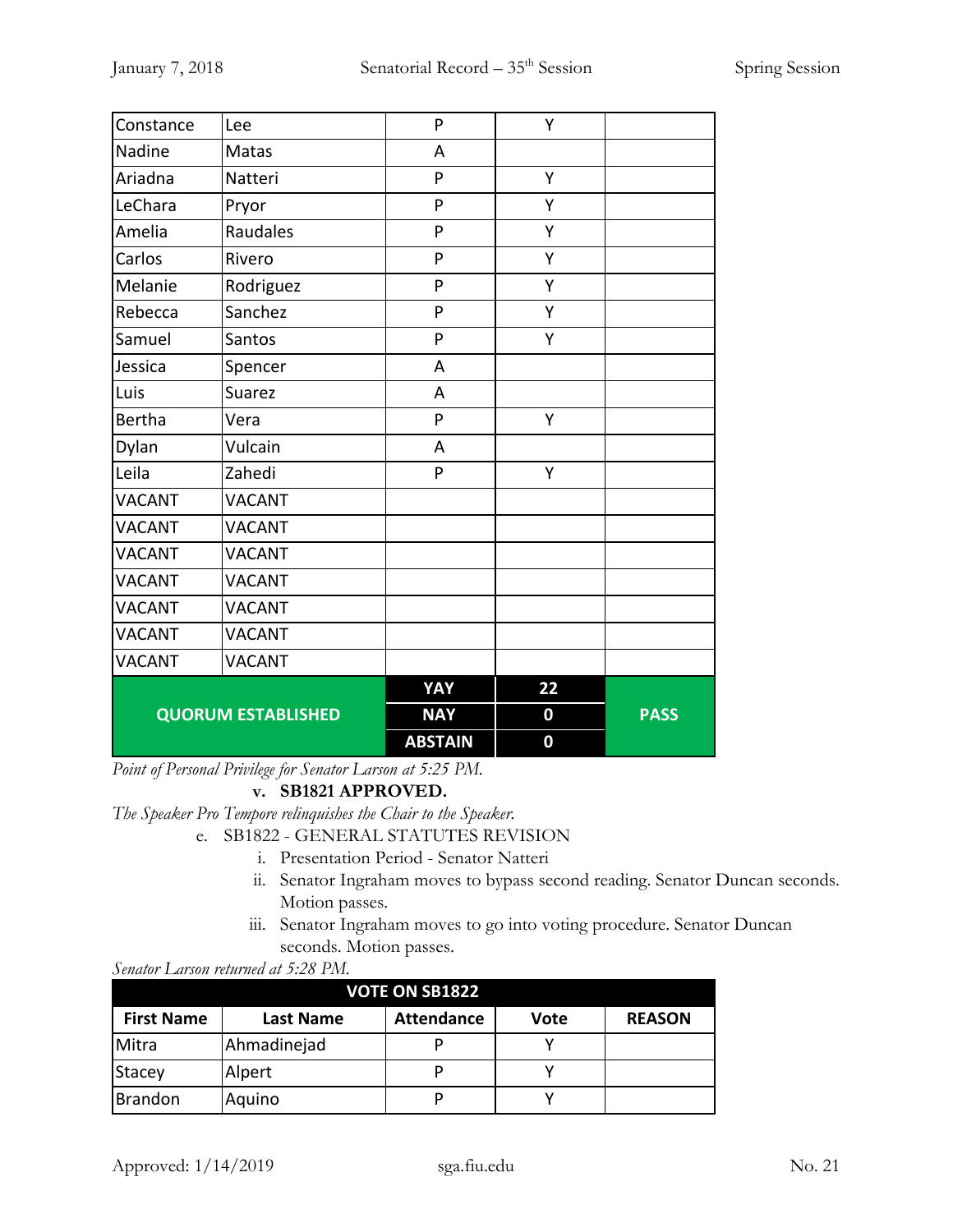| Alejandro                 | Arzola           | P          | Υ                |             |
|---------------------------|------------------|------------|------------------|-------------|
| <b>Betsy</b>              | <b>Batista</b>   | A          |                  |             |
| Daniel                    | Beltran          | P          | Y                |             |
| Jordan                    | Chatman          | A          |                  |             |
| Danny                     | De Leon          | A          |                  |             |
| Dustin                    | Duncan           | P          | Υ                |             |
| <b>Dianelis</b>           | Hernandez        | P          | Y                |             |
| Samuel                    | Hernandez        | P          | Υ                |             |
| Rose                      | Ingraham         | P          | Y                |             |
| Jai                       | Jethani          | P          | Υ                |             |
| Charles                   | Kelly            | A          |                  |             |
| Jam                       | Khan Aleem Nawaz | A          |                  |             |
| Dimitri                   | Lampru           | P          | Υ                |             |
| Victoria                  | Larson           | P          |                  |             |
| Constance                 | Lee              | P          | Υ                |             |
| Nadine                    | Matas            | A          |                  |             |
| Ariadna                   | Natteri          | P          | Υ                |             |
| LeChara                   | Pryor            | P          | Υ                |             |
| Amelia                    | Raudales         | P          | Υ                |             |
| Carlos                    | Rivero           | P          | Υ                |             |
| Melanie                   | Rodriguez        | P          | Y                |             |
| Rebecca                   | Sanchez          | P          | Υ                |             |
| Samuel                    | Santos           | P          | Υ                |             |
| Jessica                   | Spencer          | A          |                  |             |
| Luis                      | Suarez           | A          |                  |             |
| Bertha                    | Vera             | P          | Υ                |             |
| Dylan                     | Vulcain          | A          |                  |             |
| Leila                     | Zahedi           | P          | Υ                |             |
| <b>VACANT</b>             | <b>VACANT</b>    |            |                  |             |
| <b>VACANT</b>             | <b>VACANT</b>    |            |                  |             |
| <b>VACANT</b>             | <b>VACANT</b>    |            |                  |             |
| <b>VACANT</b>             | <b>VACANT</b>    |            |                  |             |
| <b>VACANT</b>             | <b>VACANT</b>    |            |                  |             |
| <b>VACANT</b>             | <b>VACANT</b>    |            |                  |             |
| <b>VACANT</b>             | <b>VACANT</b>    |            |                  |             |
| <b>QUORUM ESTABLISHED</b> |                  | YAY        | 21               | <b>PASS</b> |
|                           |                  | <b>NAY</b> | $\boldsymbol{0}$ |             |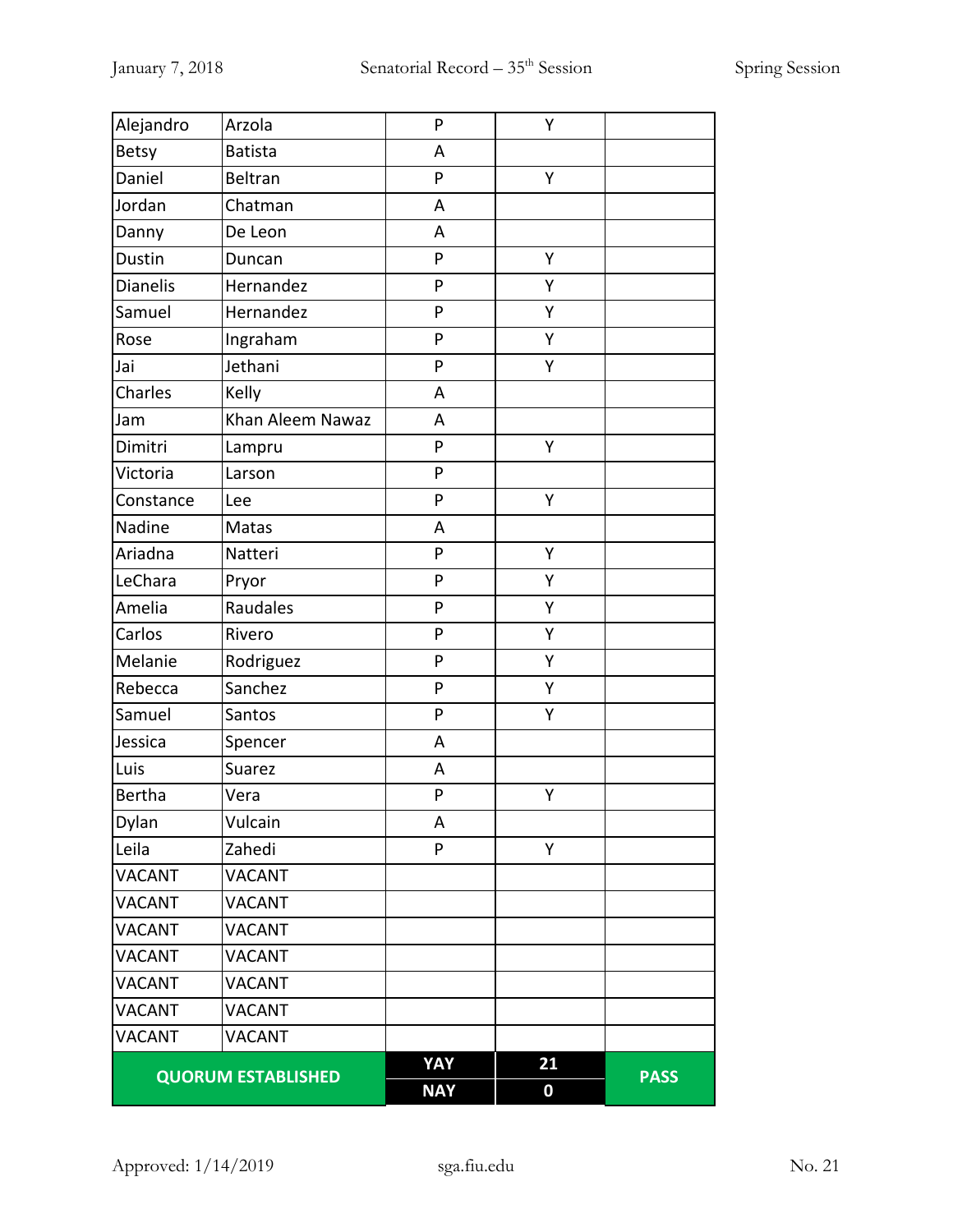# **ABSTAIN 0**

- f. Deputy Elections Commissioner Syed Hassan
	- i. Presentation Period Syed Hassan
	- ii. Question and Answer Period
		- 1. Senator Ingraham moves to extend question and answer period by 2 minutes. Senator Jethani seconds. Motion passes.
		- 2. Senator Larson moves to extend question and answer period by 3 minutes. Senator Natteri seconds. Motion passes.
		- 3. Senator Naterri moves to close question and answer period. Senator Samuel Hernandez seconds. Motion passes.
	- iii. Senator Ingraham moves to go into discussion period for 10 minutes. Senator Larson seconds. Motion passes.
		- 1. Senator Natteri moves to close discussion period. Senator Lampru seconds. Motion passes.
	- iv. Senator Natteri moves to go into voting procedure. Senator Lampru seconds. Motion passes.

| VOTE ON SYED HASSAN AS DEPUTY ELECTIONS COMMISSIONER |                  |                   |             |               |
|------------------------------------------------------|------------------|-------------------|-------------|---------------|
| <b>First Name</b>                                    | <b>Last Name</b> | <b>Attendance</b> | <b>Vote</b> | <b>REASON</b> |
| Mitra                                                | Ahmadinejad      | P                 | Υ           |               |
| Stacey                                               | Alpert           | P                 | Y           |               |
| <b>Brandon</b>                                       | Aquino           | P                 | Υ           |               |
| Alejandro                                            | Arzola           | P                 | Y           |               |
| <b>Betsy</b>                                         | <b>Batista</b>   | A                 |             |               |
| Daniel                                               | <b>Beltran</b>   | P                 | Υ           |               |
| Jordan                                               | Chatman          | A                 |             |               |
| Danny                                                | De Leon          | A                 |             |               |
| <b>Dustin</b>                                        | Duncan           | P                 | Y           |               |
| <b>Dianelis</b>                                      | Hernandez        | P                 | Υ           |               |
| Samuel                                               | Hernandez        | P                 | Y           |               |
| Rose                                                 | Ingraham         | P                 | N           |               |
| Jai                                                  | Jethani          | P                 | Y           |               |
| Charles                                              | Kelly            | A                 |             |               |
| Jam                                                  | Khan Aleem Nawaz | A                 |             |               |
| Dimitri                                              | Lampru           | P                 | Y           |               |
| Victoria                                             | Larson           | P                 | N           |               |
| Constance                                            | Lee              | P                 | Υ           |               |
| Nadine                                               | Matas            | A                 |             |               |
| Ariadna                                              | Natteri          | P                 | Y           |               |
| LeChara                                              | Pryor            | P                 | Υ           |               |
| Amelia                                               | Raudales         | P                 | Υ           |               |

Approved:  $1/14/2019$  sga.fiu.edu No. 21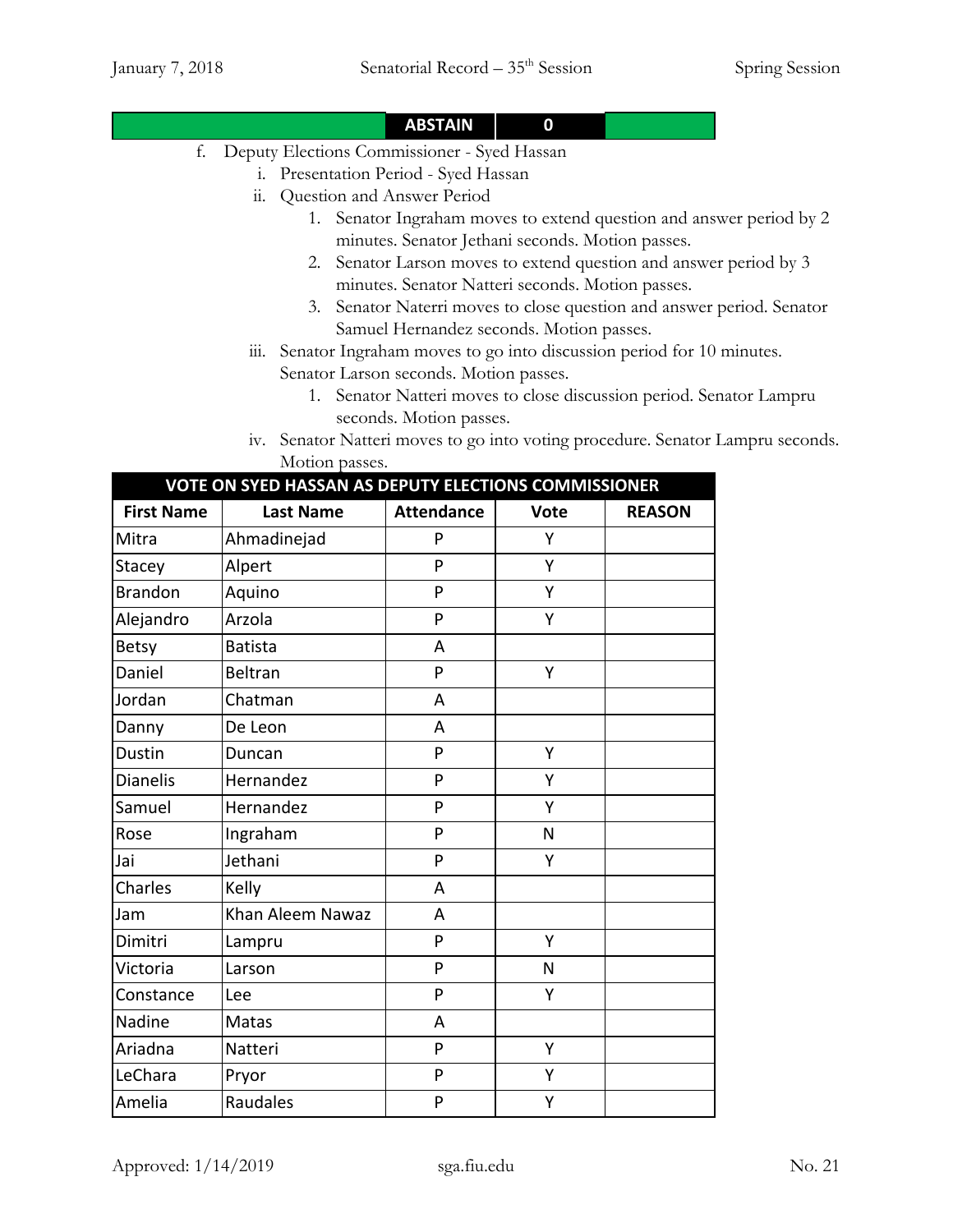| Carlos                    | Rivero        | P              | Υ        |             |
|---------------------------|---------------|----------------|----------|-------------|
| Melanie                   | Rodriguez     | P              | Y        |             |
| Rebecca                   | Sanchez       | P              | Υ        |             |
| Samuel                    | Santos        | P              | N        |             |
| Jessica                   | Spencer       | A              |          |             |
| Luis                      | Suarez        | A              |          |             |
| <b>Bertha</b>             | Vera          | P              | Υ        |             |
| Dylan                     | Vulcain       | A              |          |             |
| Leila                     | Zahedi        | P              | Y        |             |
| <b>VACANT</b>             | <b>VACANT</b> |                |          |             |
| <b>VACANT</b>             | <b>VACANT</b> |                |          |             |
| <b>VACANT</b>             | <b>VACANT</b> |                |          |             |
| <b>VACANT</b>             | <b>VACANT</b> |                |          |             |
| <b>VACANT</b>             | <b>VACANT</b> |                |          |             |
| <b>VACANT</b>             | <b>VACANT</b> |                |          |             |
| <b>VACANT</b>             | <b>VACANT</b> |                |          |             |
|                           |               | YAY            | 19       |             |
| <b>QUORUM ESTABLISHED</b> |               | <b>NAY</b>     | 3        | <b>PASS</b> |
|                           |               | <b>ABSTAIN</b> | $\bf{0}$ |             |

- **v. Syed Hassan confirmed as Deputy Elections Commissioner**
- vi. Senator Natteri moves to summon the Elections Commissioner for next senate meeting. Senator Duncan seconds. Motion passes.
- vii. Senator Lampru moves to table items G and H. Senator Samuel Hernandez seconds. Motion passes.
- g. Elections Board Member #2 Confirmation Matthew Becerra
- h. Elections Board Member #3 Confirmation Kiyra Ellis
- i. Senator Larson moves to open application for Housing Senator. Senator Vera Seconds. Motion passes.
- j. Senator Larson moves to open application for CASE Senators. Senator Vera seconds. Motion passes.
- k. Senator Larson moves to open application for Business Senator. Senator Duncan seconds. Motion passes.
- l. Senator Larson moves to open application for At-Large Senator. Senator Duncan seconds. Motion passes.

#### XII. Committee Reports

- a. Finance Committee
	- i. 1 Rejected application
	- ii. If you have any questions, please contact sga.financecom@gmail.com
- b. Rules, Legislation, and Judiciary Committee
	- i. Meeting at 3:30 on Mondays
	- ii. If you have any questions, please contact sga.rljcommittee@gmail.com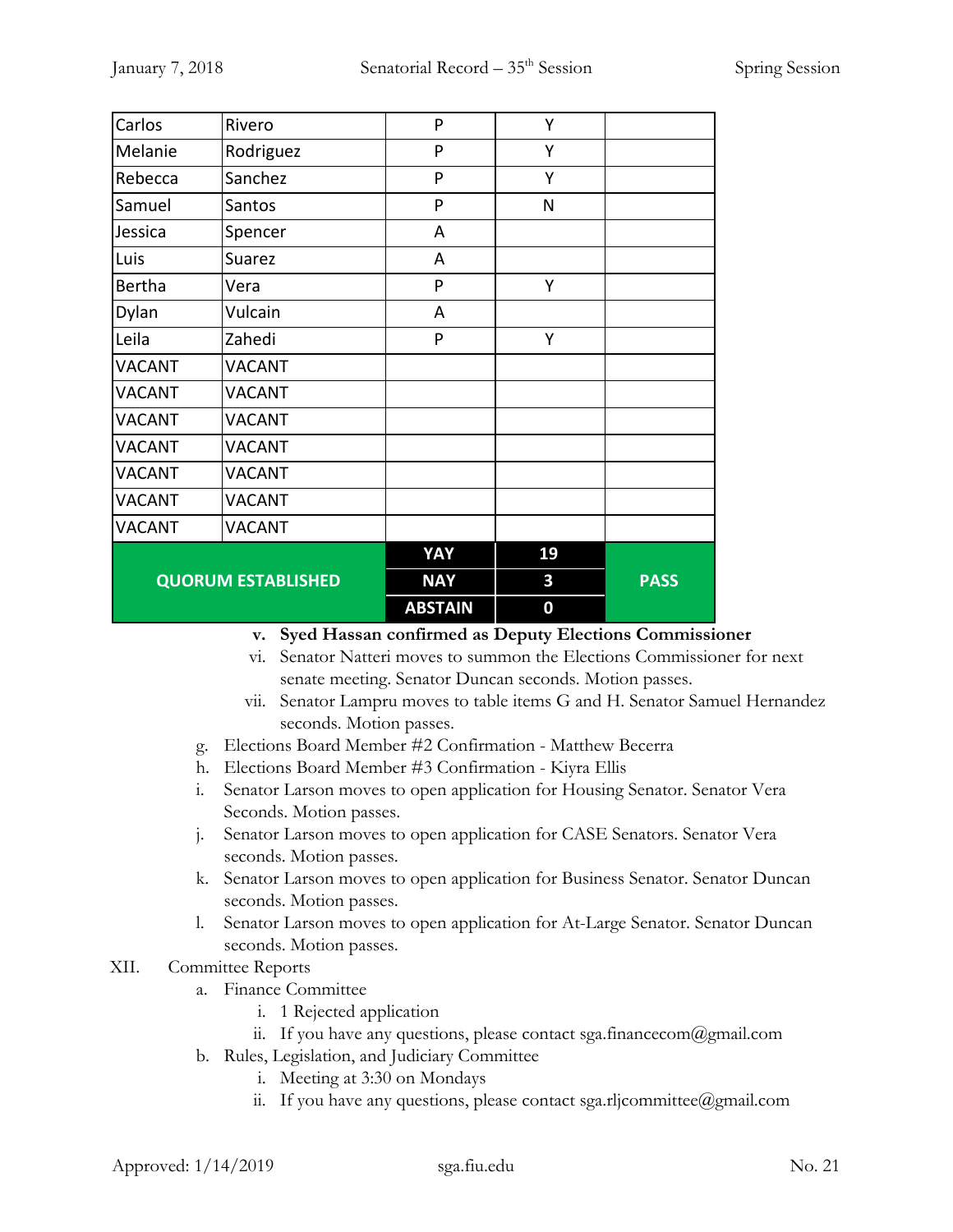- c. Operational Review Committee
	- i. Meeting next week after Senate, time to be determined.
	- ii. If you have any questions, please contact fiusga.orc@gmail.com
- d. Internal Affairs Committee
	- i. Meetings are Wednesdays.
		- 1. Time is tentative.
	- ii. Printing Senator requirement checklist for everyone.
	- iii. If you have any questions, please contact sga.iacommittee@gmail.com
- e. Student Advocacy Committee
	- i. 3 active committee members. We do not have a meeting time at the moment.
	- ii. If you have any questions, please contact sga.sacommittee@gmail.com
- f. Graduate and Professional Students Committee
	- i. GPSC allocated USD 90,932 for travel of 197 graduate students in summer and fall 2018, meaning that each student on average received around \$460. Breakdown of the allocated fund based on school and departments are available in Table 1.
	- ii. In collaboration with the University Graduate School and A&S office, GPSC created a tutorial video for travel fund to help students with successful application. Currently around 30% of the received applications are incomplete and requesting additional documents burdens the A&S office and creates delay in approvals.
	- iii. GSAW 2019 will at the first week of April. Call for abstract submission for poster presentations has been sent out and University Graduate School asked schools for 3MT nominees (3-minute Thesis).
	- iv. In Fall 2018, total of 418 students attended the GPSC Gradskellars. GPSC is planning to have two Gradskellar in Spring, one at SIPA and one at CASE. We are looking forward to collaborating with senators of these schools for the events.
	- v. If you have any questions, please contact GPSC@fiu.edu

# XIII. Executive Board Reports

- a. Speaker of the Senate Aquino
	- i. Next U-Wide Congress Meeting
		- 1. BBC cannot travel down for Mondays at 4-6PM
		- 2. What day's work best for us?
	- ii. Appropriations Procedure
		- 1. University Wide Statutes Article III §3.10(a)(iii)
		- 2. Interpretation All Appropriations must be referred to the Finance Committee for review.
	- iii. Committee Reorganizations
		- 1. Please email me if you would like to be placed into a new committee.
		- 2. You're expected to know the procedures of that committee upon reassignment. No slacking.
	- iv. Legislation Submission Form on Panther Connect